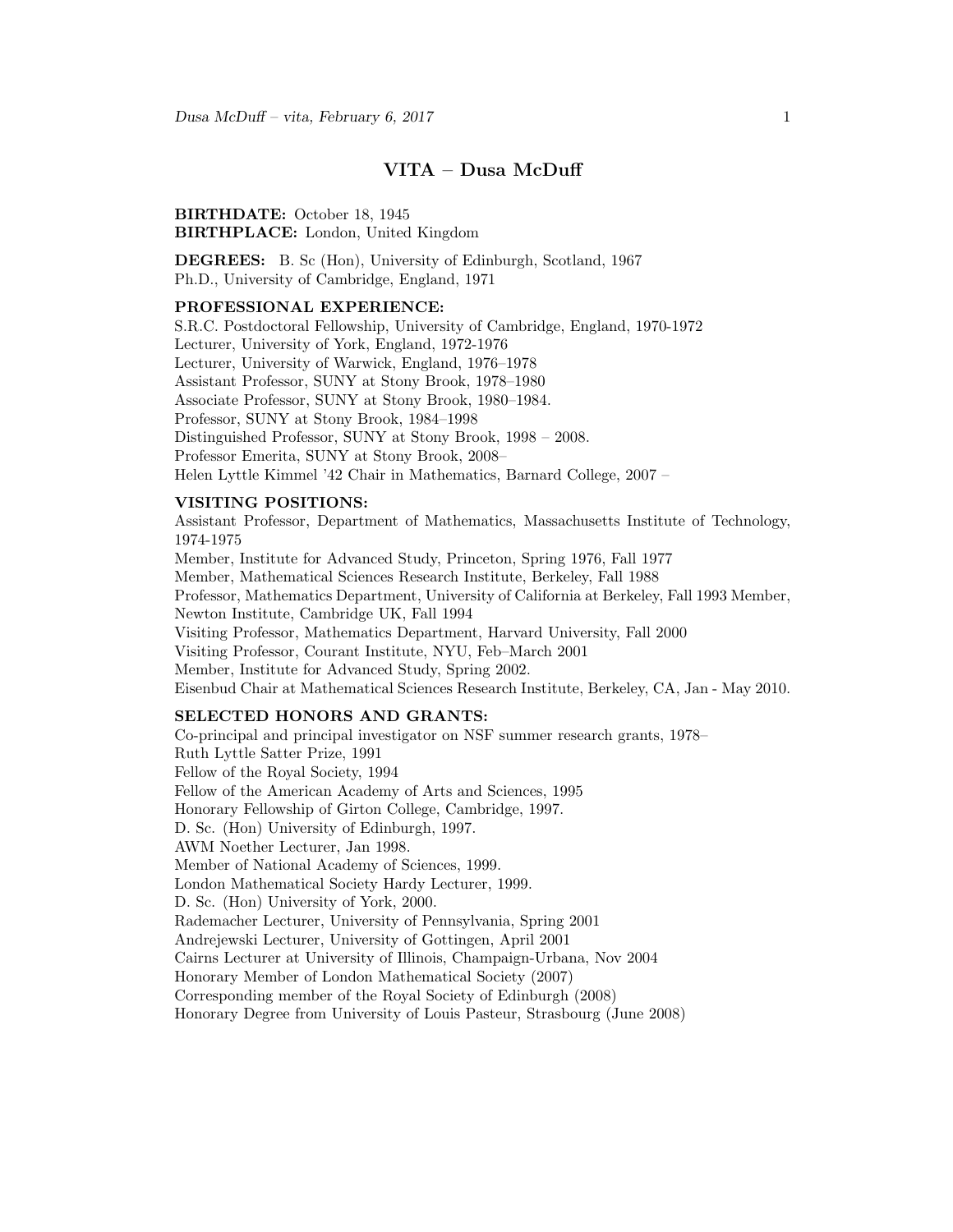London Mathematical Society Senior Berwick Prize (2010)

Member of the American Philosophical Society, (2013).

Honorary Degree from University of St. Andrews, Scotland, June 2014.

Honorary Fellow of King's College, Cambridge, 2015.

Honorary Degree from University Pierre et Marie Curie, Paris, Oct 2016.

Honorary Degree from Warwick University, Jan 2017.

(with D. Salamon) Steele prize for Mathematical Exposition, Americal Mathematical Society, Jan 2017

## RECENT SERVICE TO THE MATHEMATICAL COMMUNITY:

Sloan Fellowship Committee for Mathematics, 2005–2011

NSF Review Panel on Research Training Groups (RTG program), Jan 2006

Selection committee for the Abel Prize, 2006-8

Selection committee for the Michler Prize, 2006–2010

NSF MPS Advisory Committee, 2006-9

NSF DMS Committee of Visitors, Feb 2007

AMS Colloquium Publication committee (2007–10)

Oct 08 participated in Enhancing Diversity in Graduate Mathematics Programs, MSRI workshop, Berkeley.

Review committee for Mathematics Department, University of Maryland, March 09.

Advisory Committee for NCUWM: Nebraska Conference for undergraduate women in Mathematics, meeting March 2010.

Organizing Committee for the MSRI program of Symplectic and Contact Topology and Geometry, Aug 2009 - May 2010; also helped organize various related workshops (Summer Graduate Program, Introductory Workshop, Connections for Women, March 2010 workshop).

On the Visiting Committee for the EPSRC International Review of Mathematics in the UK, December 2010.

Member of MSP Scientific Advisory Board of Simons Foundation, 2011–.

Director of the Women in Mathematics program at IAS, Princeton, 2013–

on International Scientific Committee of CRM, Montreal, (2013–17)

on the National Academy of Sciences Class Membership Committee (Section 1), 2013 and 2016

on the Class I membership committee of the American Philosophical Society, Oct 2015– on Scientific Adcvisory Committee of Fields Institute, Toronto, 2016–

# PROFESSIONAL SERVICES in Barnard College:

advising first year students and mathematics majors; Fall 2009 - now: Organize and co-teach BC2001: Perspectives in Mathematics faculty advisor for the Barnard-Columbia AWM chapter. help with the Vera Joseph scholars program.

# RECENT SELECTED INVITED ADDRESSES:

Jan 09: workshop talk at Oberwolfach, Germany:

Toric manifolds in symplectic geometry.

Feb 09: colloquium talk in Vanderbilt:

"Introduction to groups of symplectomorphisms".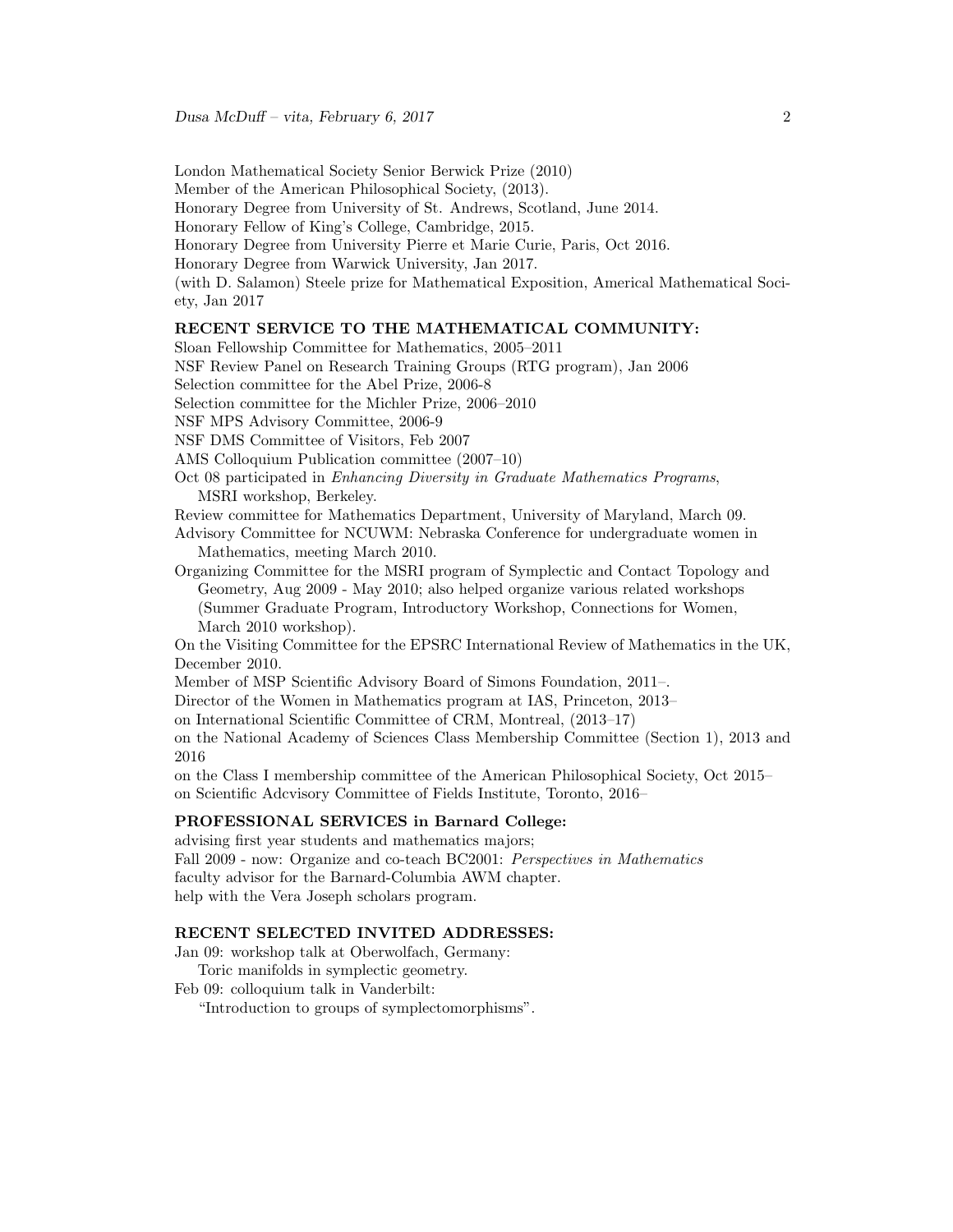Feb 09: seminar talk in Oxford, UK: on "Some 6-dimensional  $S^1$ -manifolds".

Feb 09: Dame Mary Cartwright lecture to London Mathematical Society, London, UK, on "Embedding Symplectic ellipsoids"

Mar 09: Talk to Columbia undergraduate mathematics club: What is symplectic geometry – from complex numbers to the camel.

April 09: Talk to undergraduates at Fordham: Some interesting continued fractions;

April 09: talk at Atiyah80: Edinburgh, UK, on "Embedding Symplectic ellipsoids"

May 09: talk at International conference on Topology, Georgia;

Displacing Lagrangian manifolds via probes

Jun 09 Takagi lectures, Hokkaido, Japan:

Embedding symplectic ellipsoids and continued fractions.

Jun 09 Kyoto, Japan: "Displacing Lagrangian submanifolds via probes."

Aug 09: Lecture course at Graduate Student Workshop, MSRI on

"Embedding problems in 4-dimensional symplectic manifolds;"

Aug 09: The first two lectures in the Introductory Workshop for SCGT program at MSRI: Introduction and Overview.

Oct 09: NY Area Symplectic Topology seminar, Columbia University:

"Symplectic Embeddings of ellipsoids and continued fractions."

Oct 09: Colloquium at Princeton University, plus lunchtime talk to graduate students: on "Symplectic Embeddings of ellipsoids and continued fractions."

Nov 09: Horton–Jacobs lecturer at UT Austin: Colloquium talk on "Symplectic embeddings of ellipsoids and continued fractions"; seminar talk and lunch with graduate students.

Jan 10: MAA invited address at AMS/MAA Winter Joint meetings (on embedding ellipsoids), San Francisco 2010

Jan 10: Talk in Connections for Women workshop at MSRI: Introduction to Floer theory. Feb 10: "Symplectic embeddings and continued fractions", Stanford colloquium.

Feb 10: talk at MSRI on Monodromy in Hamiltonian Floer theory;

April 10: Colloquium talk at U Wisconsin: lunch meeting with women faculty/graduate students "Symplectic embeddings and coninuted fractions". Also a talk at the Great Lakes Geometry conference" The Topology of symplectic toric manifolds"

April 26: MSRI Evans Lecture at UC Berkeley: "Symplectic embeddings and continued fractions"; dinner meeting with women faculty/graduate students, April 30.

April 21, 29: two talks at MSRI: on rational and ruled manifolds, and on the virtual moduli cycle.

Jun 2010: Leipzig: Ladyshenskaya Lecturer; "Symplectic embeddings and continued fractions".

October 2010: Purdue University, colloquium and seminar "Symplectic embeddings and continued fractions"; Constructing the Virtual Moduli cycle".

Nov 2010: ETH Zürich: "The Hofer conjecture on Symplectic embeddings".

March 2011: Lecture to Columbia Undergraduate Mathematics Society, "Symplectic embeddings and continued fractions".

April 2011: Millersville University, PA, "Symplectic embeddings and continued fractions".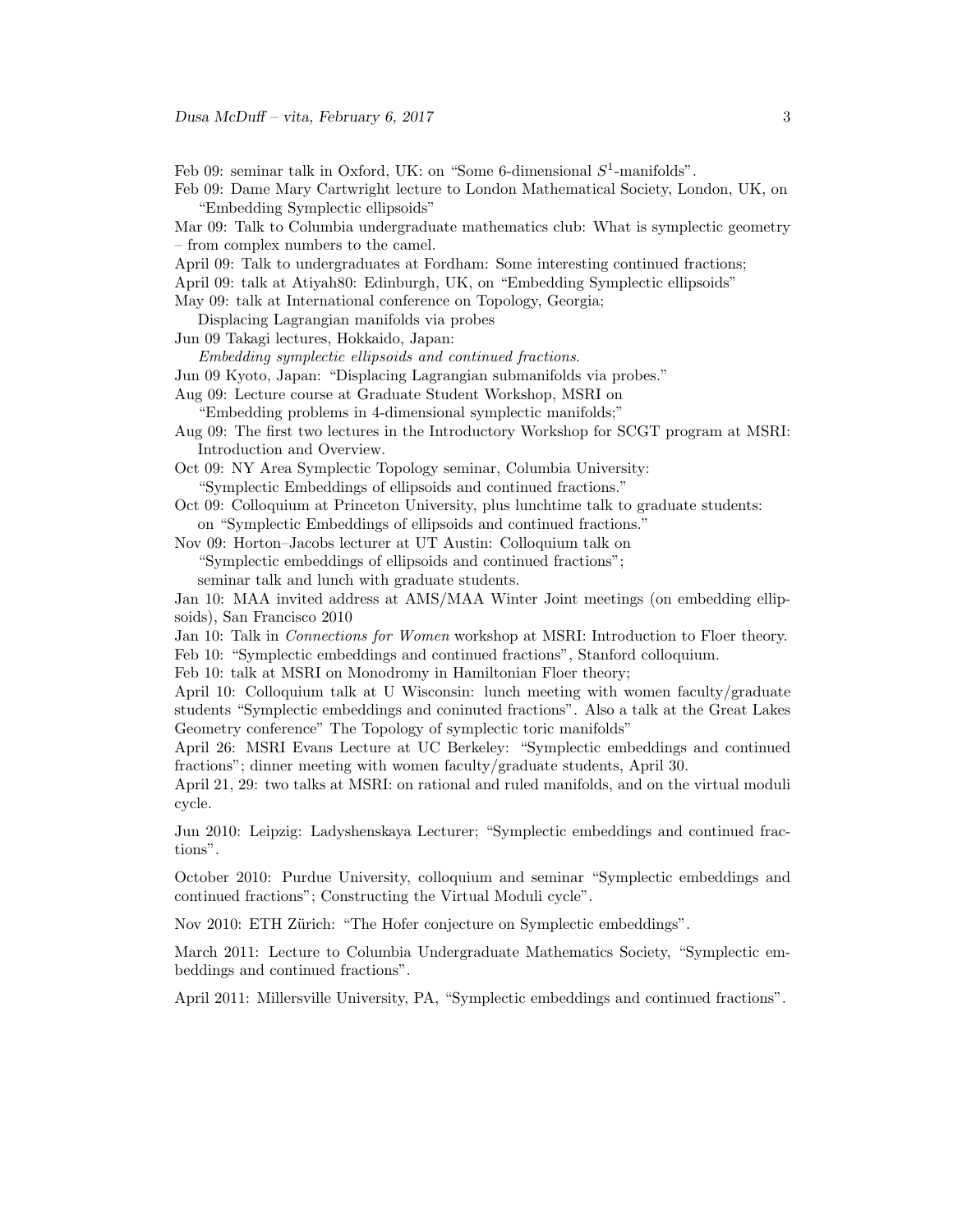May 2011: Colloquium and seminar at the University of Montreal.

September 2011: Association of Iranian Mathematicians international conference, Rafsanjan, Iran: invited address: "Embedding problems in Symplectic geometry,"

September 2011: Assoc Women in Mathematics 40the anniversary, Brown University: "Introduction to Symplectic geometry,"

October 2011: IAS, Princeton: "Embedding problems in Symplectic geometry,"

November 2011: MSRI Chern Centennial Conference: Embedding problems in Symplectic geometry

November 2011: University of British Columbia, Vancouver: colloquium "Embedding problems in Symplectic geometry", and seminar: Displacing Lagrnagian tori with probes. Mar 2012: Stanford University: Inaugural Beatrice Yormark Distinguished Lecture: "Embedding problems in Symplectic geometry".

Mar 2012: Institute for Advanced Study: two lectures on Kuranishi structures

Sep 2012: Invited lecture at Regional meeting of AMS, RIT, Rochester; organized special session

Jan 2013: Colloquium talk at Swarthmore College

Feb 2013: Gave Whiteman lectures at USC, Los Angeles: Embedding problems in Symplectic topology

Feb 2013: Colloquium talk at Bronx Community College

Mar 2013: Seminar Talk at MIT, Boston: on Kuranishi atlases

April 2013: 30 minute talk in Mathematics and Simplicity Conference, CUNY. Also participated in panel discussion

May 2013: invited talk at Symplectic Topology workshop, CRM, Montreal, Canada

May 2013: invited talk at Arbeitstagung, Bonn, Germany

June 2013: invited talk at D-Days, ETH, Zurich, Switzerland

June 2013: keynote speaker at Young Researchers in Mathematics 2013, ICRM, Edinburgh, Scotland

Aug 2013: two talks in special sessions of Mathematical Congress of the Americas MCA2013, Guanajuato, Mexico

Aug 2013: Conference in honor of Gelfand. MIT: "Symplectic embeddings and continued fractions";

Jan 2014: AMS Winter meetings in Baltimore: The colloquium lectures on Symplectic Topology today. Three lectures, plus lecture notes.

Feb 2014: University of Miami: a public lecture on "Symplectic embeddings and continued fractions";

and a seminar on "Symplectic Topology today"

Feb 2014: University of North Carolina: Symplectic Topology today"

March 2014: Simons Center Workshop, Stony Brook: a minicourse on Kuranishi Atlases.

June 2014: Thurston Memorial Conference, Cornell: Thurston's work in contact and symplectic topology.

Sept 2014: Clay conference, Oxford UK, lecture on Kuranishi atlases

March 2015: Bowen Lectures, series of 3 lectures on Symplectic topology today, Berkeley,CA April 2015: AWM meeting, Maryland: short lecture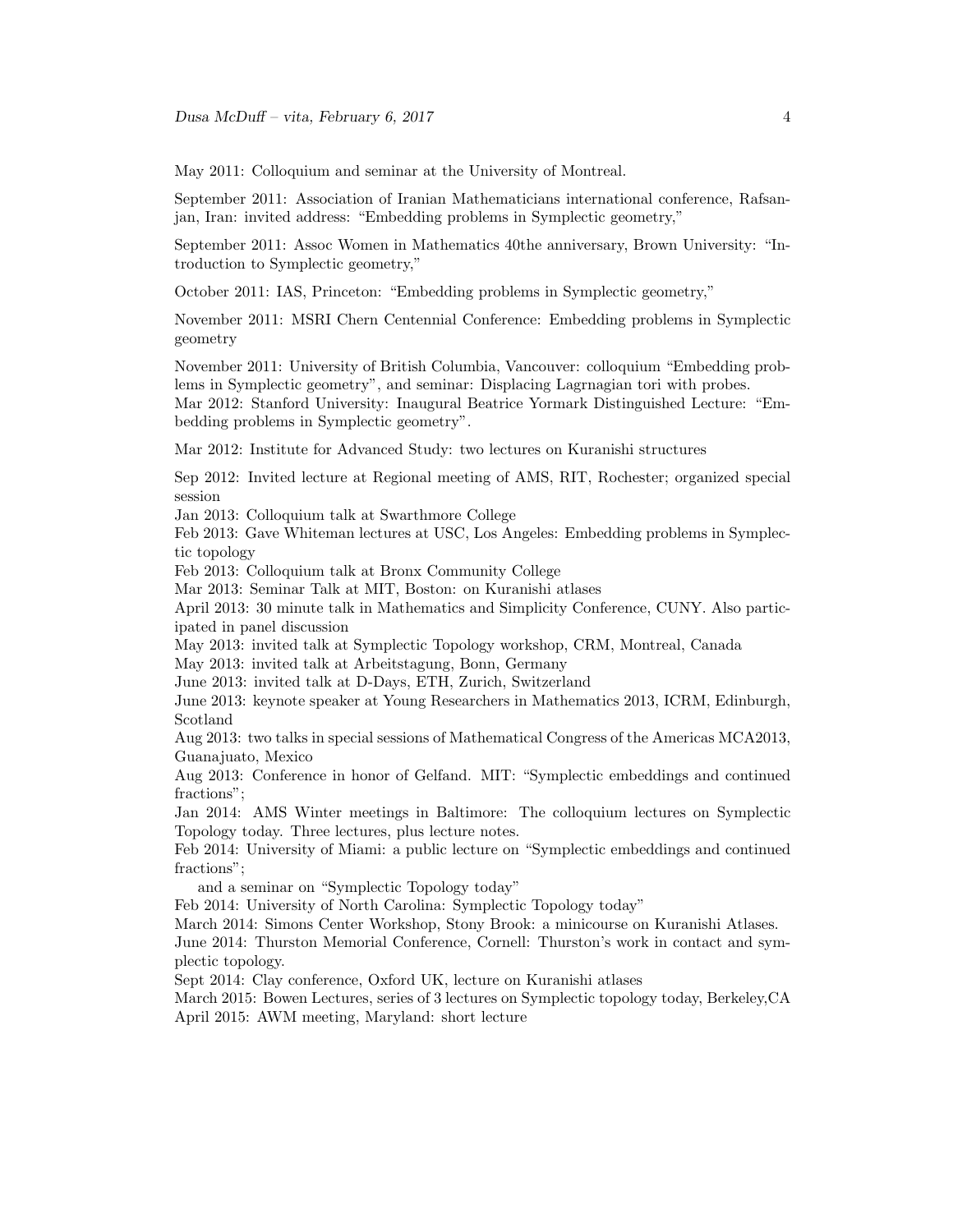July 2015: Introductory lecture at IHES Summer School, Paris: Transversality problems in symplectic geometry.

Mar 2016: Colloquium at University of Washington, Seattle, on Symplectic Embeddings, and met with female graduate students and postdocs.

Oct 2016: Colloquium at Université Pierre at Marie Curie, Paris: 'Symplectic Topology today'

Jan 2017: Colloquium at University of Warwick, UK: 'Symplectic Topology today'

Jan 2017: Lecture at Oslo University, Norway, 'J-holomorphic curves in Symplectic Topology'

July 2017: Hedrick lectures at the MAA Mathfest. 'Symplectic Topology today'

## THESIS STUDENTS:

Francisca Mascaro (1980); Ira Moskowitz (1983); Alan Horwitz (1988); Eleonora Ciriza (1989); Brian Kasper (1990); Lisa Traynor (1992); Alan McRae (1994); Gang Liu and Simon Richard (1995); Wladyslaw Lorek (1996); Jennifer Slimowitz (1998); Leonor Godinho, Haydee Herrara–Guzman, Luisa Stelling (1999); Silvia Anjos (2000); Olga Buse (2002); Mark Barsamian (2002); Eduardo Gonzalez (2005); Zhigang Han (2006); Je-wei (Alex) Chen (2007); Emiko Dupont (2007); Yakov Savelyev (2008); Michael Chance (2009); Mark Branson (2010); Andre Carvalho (2013); Andrew Fanoe (2013); Robert Castellano (2016).

### PUBLICATIONS

1. A countable infinity of  $II_1$ -factors, Ann. Math., 90 (1969), 361-371.

2. Uncountably many  $II_1$ -factors, Ann. Math., 90 (1969), 372-377.

3. Central Sequences and the hyperfinite factor, Proc. L.M.S.(3) 21 (1970), 443-461.

4. On the structure of  $II_1$  factors, Uspekhi Math Nauk 25 (1970), 29-51 (in Russian).

5. (with E. Hewitt), Certain pathological maximal ideals in algebras of operators, Math Sbornik, (NS) 83 (125) (1970), 527-546 (in Russian).

6. On residual sequences in a  $II_1$  factors, J. London M.S. (2) 3 (1971), 273-280.

7. Configuration spaces of positive and negative particles, Topology 14 (1975), 91-107.

8. (with G. Segal), Homology fibrations and the "Group-Completion" theorem, Invent. Math., 31 (1976),279-284.

9. Configuration spaces, in K-theory and operator algebras, Athens, Georgia (1975), ed. Morrel and Singer, Springer Lecture Notes 575 (1977).

10. On the lattice of normal subgroups of the group of automorphisms of an open manifold, Journal of the London Math. Soc., (2) 18 (1978), 353-364.

11. Foliations and monoids of embeddings, in Geometric Topology, ed. J. Cantrell, Academic Press (1979), 429-444.

12. On the classifying spaces of discrete monoids, Topology 18 (1979), 313-320.

13. The homology of some groups of diffeomorphisms, Comm. Math. Helv., 55 (1980), 97-129.

14. On the group of volume preserving diffeomorphisms of  $\mathbb{R}^n$ , Trans. Amer. Math. Soc., 261 (1980), 103-113.

15.  $C^1$ -minimal subsets of the circle, Ann. Inst. Fourier (1981), 177-193.

16. On groups of volume-preserving diffeomorphisms and foliations with transverse volume form, Proc. London Math. Soc. (3) 43 (1981), 295-320.

17. On tangle complexes and volume preserving diffeomorphisms of open 3-manifolds, Proc. London Math. Soc., (3) 43 (1981) 321-333.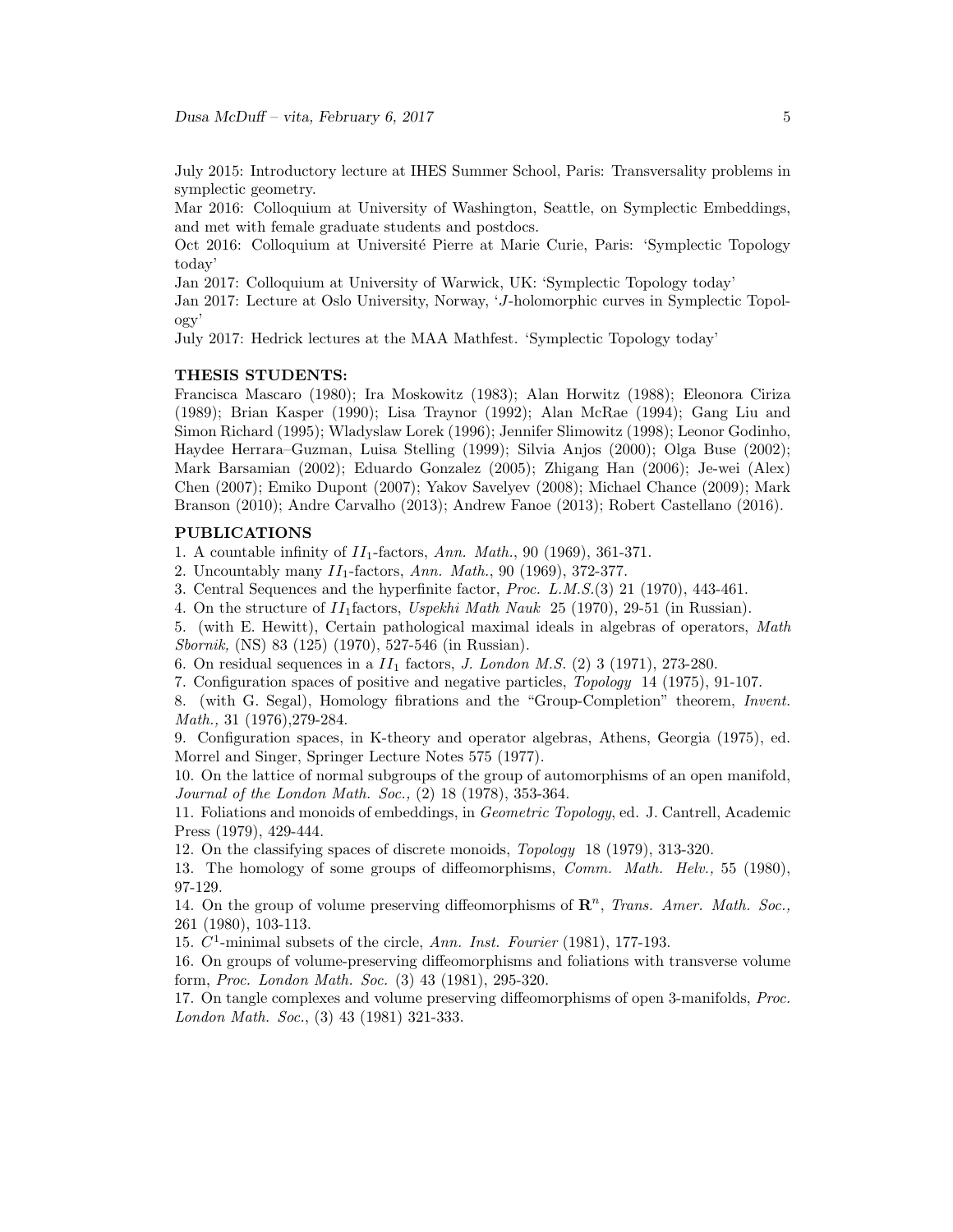18. Some canonical cohomology classes of groups of volume preserving diffeomorphisms, Trans. Amer. Math. Soc., 275 (1983) 345-356.

19. Local homology of groups of volume-preserving diffeomorphisms, I, Ann. Ec. Norm. Sup., 15 (1982) 609-648.

20. Local homology of groups of volume-perserving diffeomorphisms, II,Comm. Math. Helv., 58 (1983), 135-165.

21. Local homology of groups of volume-perserving diffeomorphisms, III, Ann. Ec. Norm. Sup., 16 (1983), 529-540.

22. (with P. de la Harpe), Acyclic groups of automorphisms, Comm. Math. Helv., 58 (1983), 48-71.

23. Symplectic diffeomorphisms and the flux homomorphism,Inventiones Math., 77 (1984), 353-366.

24. Examples of simply-connected symplectic non-Kählerian manifolds, *Journal of Diff.* Geom, 20 (1984), 267-277.

25. Remarks on the homotopy type of groups of symplectic diffeomorphisms, Proc. Amer. Math. Soc., 94 (1985), 348-352.

26. Applications of convex integration to symplectic and contact geometry, Ann. Math. Inst. Fourier 37 (1987) 107-133.

27. Examples of symplectic structures, Invent. Math., 89 (1987), 13-36.

28. Symplectic structures on  $\mathbb{R}^n$ , in Seminaire Sud-Rhodanien de Geometrie, Lyon (1986), Travaux en Cours, Hermann Paris (1987).

29. The symplectic structures of Kähler manifolds of non-positive curvature, J. Diff. Geom. 28 (1988), 467-475.

30. The moment map for circle actions on symplectic manifolds, Journal of Geometry and Physics 5, (1988), 149-160.

31. Rational and Ruled Symplectic 4-manifolds, in Proceedings of conference in Durham, England, ed. Donaldson and Thomas, CUP, Cambridge, (1990).

32. The Structure of Rational and Ruled Symplectic 4-manifolds, Journal A.M.S. 3 (1990), 679-712. Erratum Journ AMS 5 (1992), 987-988.

33. Elliptic Methods in Symplectic Geometry, Bull. A.M.S. 23, (1990), 311-358.

34. Blow ups and symplectic embeddings in dimension 4, Topology, 30 (1991), 409-421.

35. The Local Behavior of Holomorphic curves in almost complex 4-manifolds, Journ. Diff. Geo., 34 (1991), 143-164.

36. Symplectic manifolds with Contact-Type boundaries, Inventiones Math, 103 (1991) 651-671.

37. Symplectic 4-manifolds, in Proceedings of ICM, Kyoto, 1990, Springer Verlag (1991).

38. Immersed spheres in symplectic 4-manifolds, l'Annales de L'Inst Fourier, 42 (1991), 369-392.

39. Singularities of J-holomorphic curves in almost complex 4-manifolds, Journ. Geom. Analysis 3 (1992), 249-266.

40. Remarks on the uniqueness of symplectic blowing up, in Symplectic Geometry ed. Salamon, LMS Lecture Notes #192, Cambridge Univ. Press (1993), 157-168.

41. (with L. Traynor) The 4-dimensional symplectic camel and related results, in Symplectic Geometry ed. Salamon, LMS Lecture Notes #192, Cambridge Univ. Press (1993), 169-182. 42. Notes on Ruled symplectic 4-manifolds, Trans. Amer. Math. Soc. 345 (1994), 623-639.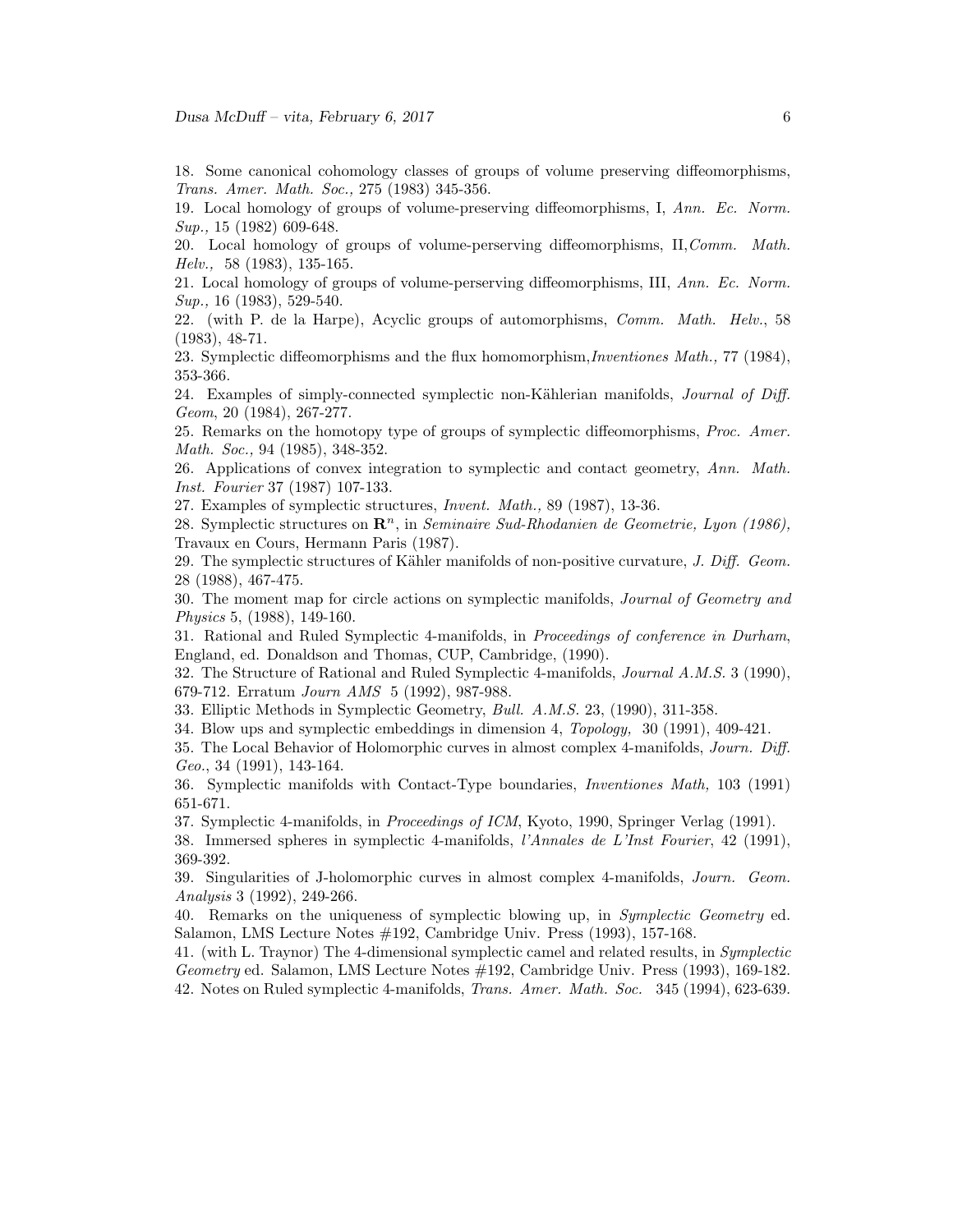43. Singularities and positivity of intersections of J-holomorphic curves, in Holomorphic Curves in Symplectic Geometry ed. Audin and Lafontaine, Progress in Math 117, Birkhäuser (1994), 191-216.

44. (with L. Polterovich) Symplectic Packings and Algebraic Geometry, Invent Math 115 (1994) 405-429.

45. An Irrational ruled symplectic 4-manifold, in Floer Memorial volume, ed. Hofer et. al., Birkhäuser (1995) 545-554.

46. (with F. Lalonde) The Geometry of Symplectic Energy, Annals of Math. 141 (1995), 349-371.

47. (with F. Lalonde) Hofer's  $L^{\infty}$ -geometry: energy and stability of Hamiltonian flows I, Invent. Math. 122, (1995), 1-33.

48. (with F. Lalonde) Hofer's  $L^{\infty}$ -geometry: energy and stability of Hamiltonian flows II, Invent. Math. 122, (1995), 35-69.

49. (with F. Lalonde) Local Non-Squeezing theorems and stability, Geometric and Functional Analysis, 5 (1995), 364-386.

50. (with F. Lalonde) The classification of ruled symplectic 4-manifolds, Math. Res. Letters 3 (1996) 769-778.

51. (with F. Lalonde) J-curves and the classification of rational and ruled symplectic 4 manifolds, in Contact and Symplectic Geometry, Publications of the Newton Institute, ed. Thomas, Camb. Univ. Press (1996) 3-42.

52. (with M. Symington) Associativity properties of the symplectic Sum, Math. Research Letters 3 (1996) 591-608.

53. (with D. Salamon) A survey of symplectic manifolds with  $b<sup>+</sup> = 1$ , Turkish Journal of Mathematics, 20 (1996) 47-60.

54. (with F. Lalonde) Positive paths in the linear symplectic group, Arnold–Gelfand Seminar, Geometry and Singularity Theory, Birkhäuser (1997) 361-388.

55. Lectures on Gromov invariants for symplectic 4-manifolds, in Gauge Theory and Symplectic Geometry ed Hurtubise and Lalonde, NATO–ASI Series, Kluwer, Dordrecht/Boston (1997).

56. From Symplectic deformation to isotopy, in Proceedings of Irvine Conference 1996, ed Stern. International Press. (1998)

57. (with Lalonde and Polterovich) On the Flux conjectures, CRM Proceedings and Lecture Notes, vol 15 (1998), 69-85.

58. (with Lalonde and Polterovich) Topological Rigidity of Hamiltonian loops and quantum homology, Inventiones Math. 135, 369–385 (1999)

59. Symplectic Structures - a new approach to geometry, Notices A.M.S. 45 (1998), 952–960. 60. Recent Developments in Symplectic topology, in Progress in Mathematics vol 169, Proceedings of European Congress, Budapest 1996, 28–42, Birkhäuser Verlag. (1998).

61. Introduction to Symplectic Topology, in IAS/Park City Math. Series, vol. 7 ed Eliashberg, AMS (1998).

62. Fibrations in Symplectic Topology, Documenta Mathematica, Extra Volume ICM 1998, Vol I, 339–357.

63. Symplectic topology and Capacities, in Prospects in Mathematics ed Rossi, Americal Mathematical Society (1999)

64. The virtual moduli cycle, *Amer. Math. Soc. Transl.* (2)  $196$  (1999),  $73 - 102$ .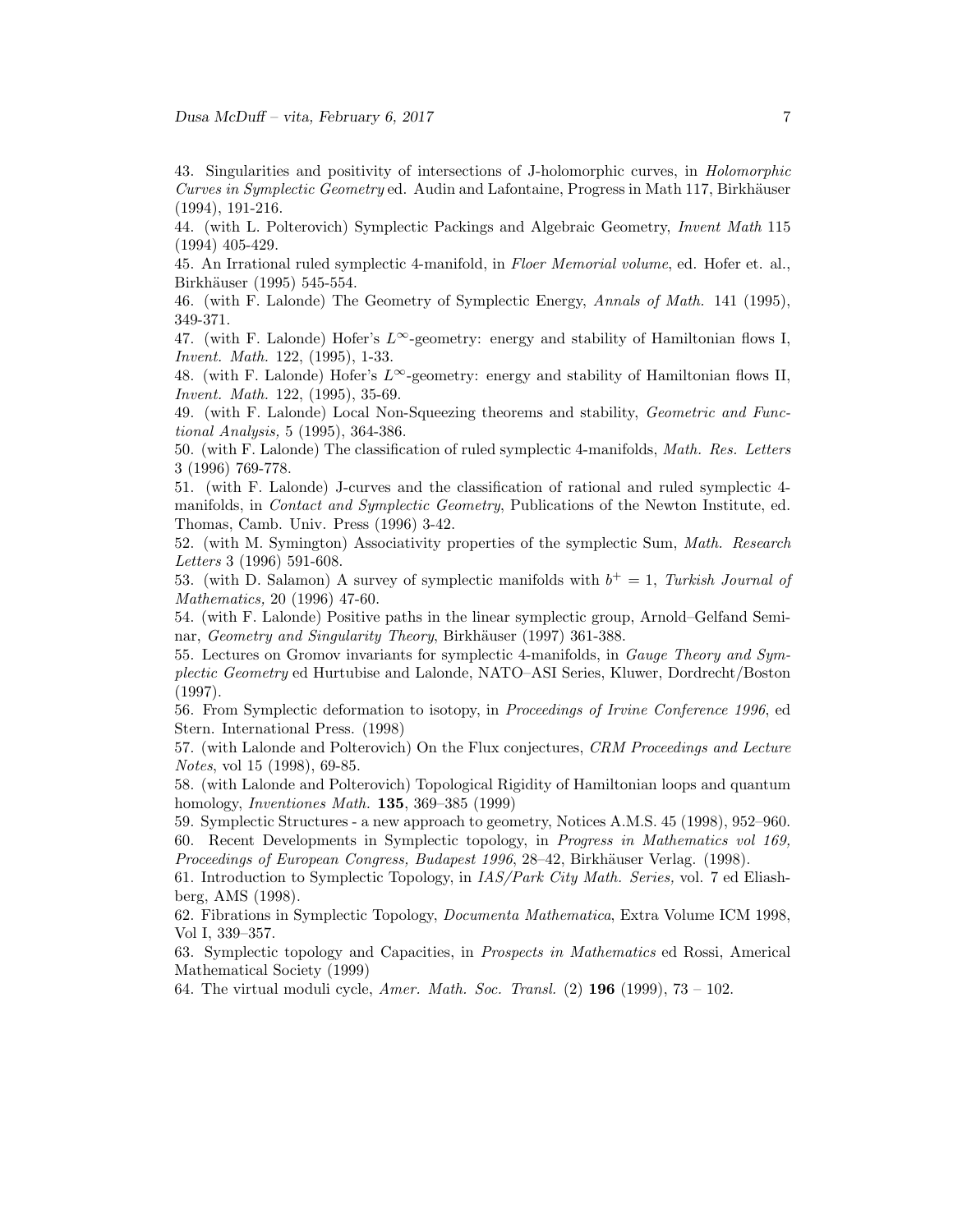65. Almost complex structures on  $S^2 \times S^2$ , SG/9808008, *Duke Math. Journal*, **101** (2000), 135–177.

66. Quantum homology of Fibrations over  $S^2$ , SG/9905092 International Journal of Mathematics, **11**, (2000), 665–721.

67. (with M. Abreu) Topology of symplectomorphism groups of rational ruled surfaces, SG/9910057, Journ. of Amer. Math. Soc. 13, (2000) 971–1009.

68. Symplectomorphism Groups and Almost Complex Structures, preprint (2000), SG/0010274, Enseignement Math., 38 (2001), 1–30.

69 (with F. Lalonde) Cohomological properties of ruled symplectic structures, SG/0010277, Mirror symmetry and string geometry, ed Hoker, Phong, Yau, CRM Proceedings and Lecture Notes, Amer Math Soc. (2001)

70. (with J. Slimowitz) Hofer–Zehnder capacity and length minimizing Hamiltonian paths, SG/0101085, Geom. Topol. 5 (2001), 799–830.

71. Geometric variants of the Hofer norm, SG/0103089, Journal of Symplectic Geometry, 1 (2002), 197–252.

72. (with F. Lalonde) Symplectic structures on fiber bundles, SG/0010275, Topology 42 (2003), 309–347. Erratum Topology 44 (2005), 1301-1303.

73. Lectures on groups of symplectomorphisms, SG/0201032, Rendiconti di Circolo di Mat, Palermo Serie II Suppl. 72 (2004), 43–78.

74. A survey of topological properties of groups of symplectomorphisms, to appear in Topology, Geometry and Quantum Field Theory, Proceedings of 2002 Symposium in honor of G.B. Segal, ed U.L. Tillmann, LMS Lecture Notes 308, Cambridge Univ. Press (2004), 173–193.

75. (with S. Tolman) Topological properties of Hamiltonian circle actions, SG/0404338, International Mathematical Research Papers Volume 2006 (2006). article ID 72826, 77 pages

76. (with J. Kedra) Homotopy properties of Hamiltonian group actions, SG/0404539, Geometry and Topology 9 (2005), 121–162

77. Symplectomorphism groups and quantum cohomology, survey article, in The Unity of Mathematics: in honor of the 90th birthday of I.M. Gelfand, Birkhäuser, Boston  $(2005)$ .

78. (with Sue Tolman) On nearly semifree circle actions, SG/0503467.

79. Enlarging the Hamiltonian group, Journal of Symplectic Geometry 3 (2005), 481-530.

80. Floer Theory and Low dimensional Topology, Bull. Amer. Math. Soc. 43 (2006), 25-42.

81. Branched manifolds, groupoids, and multisections, Journal of Symplectic Geometry 4 (2007) 259–315.

82: The symplectomorphism group of a blow up, SG/0610142, Geom. Dedicata 132 (2008), 1–29

83. Hamiltonian  $S^1$ -manifolds are uniruled, *Duke Math. Journ.* **146** (2009) 449–507

84. Loops in the Hamiltonian group: a survey, Symplectic topology and measure preserving dynamical systems, 127–148, Contemp. Math. 512 AMS, Providence (2010).

85 Comparing absolute and relative Gromov–Witten invariants, arxiv:math/0809.3534.

86. Symplectic embeddings of 4-dimensional ellipsoids, Journ. of Topology (2009) 2, 1-22

87. Some 6 dimensional Hamiltonian  $S^1$ -manifolds, Journ. of Topology (2009) 2, 589–623.

88. (with S. Tolman) Polytopes with mass linear functions, Part I, arxiv:math/0807.0900 IMRN (2009) doi: 10.1093/imrn/rnp179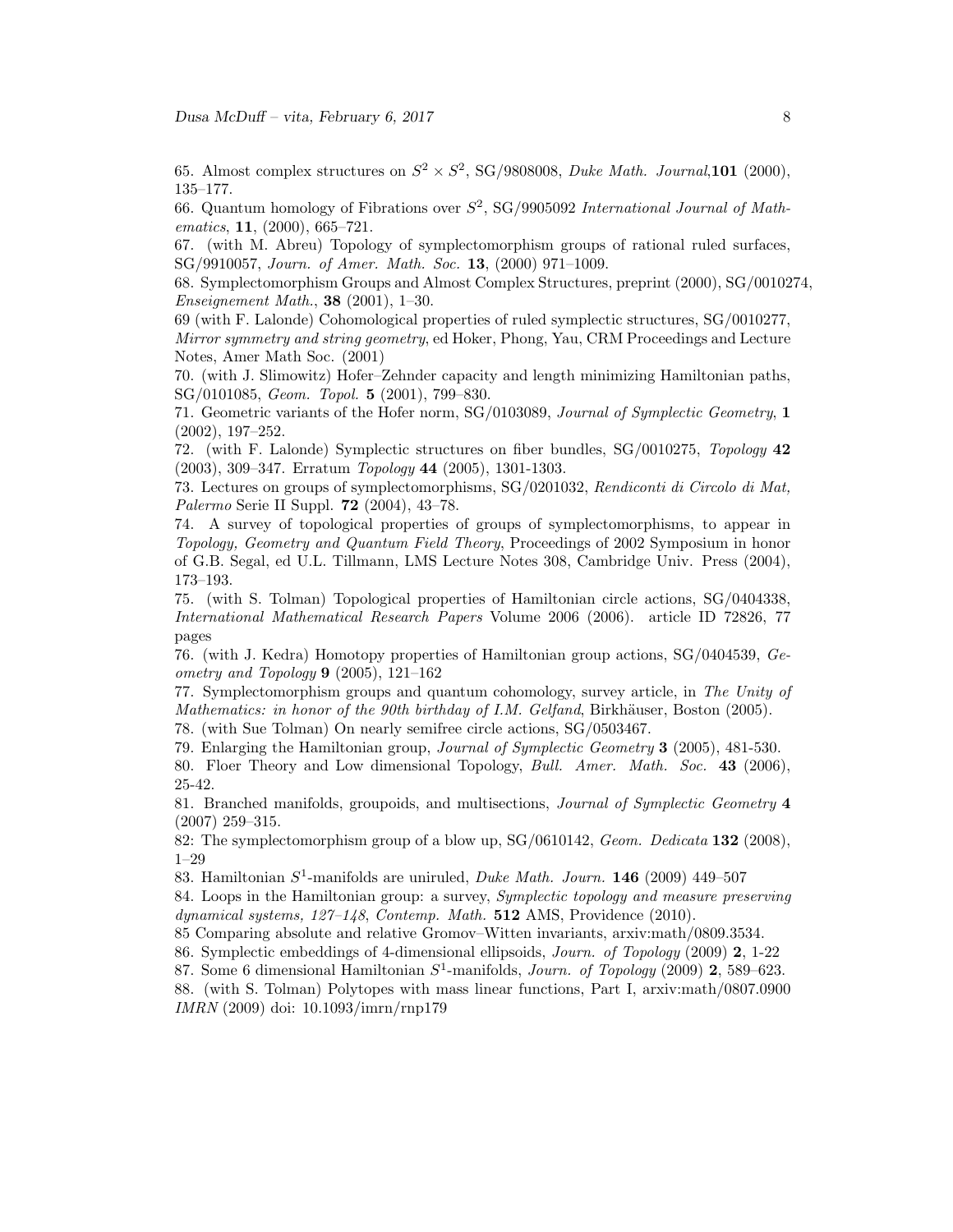89. Symplectic embeddings and continued fractions: a survey, Jpn. J. Math. 4 (2009), 121–139.

90. Monodromy in Hamiltonian Floer theory, Comment. Math. Helv. 85 (2010), 95–133.

91. What is symplectic geometry? European Women in Mathematics, Proceedings of 13th General Meeting 2007, ed. Hobbs and Paycha, World Scientific, p 33-54 (2010)

92. Displacing Lagrangian toric fibers via probes, Low-dimensional and symplectic topology, 131-160, Proc. Sympos. Pure Math. 82, AMS, Providence (2011).

93 (with F. Schlenk) The embedding capacity of 4-dimensional symplectic ellipsoids, arXiv:0912.0532, Annals of Mathematics (2) 175 (2012), no. 3,1191–1282.

94. The Topology of Symplectic Toric manifolds, Geom. Topol. 15 (2011) no.1, 145-190.

95. The Hofer conjecture on embedding symplectic ellipsoids, *J. Differential Geom.* 88 (2011), 519–532.

96. (with S. Tolman) Polytopes with mass linear functions II, the four dimensional case, arxiv:math/1106.1623, Int. Math. Res. Not. IMRN (2013) no 15. 3509–3599.

97 (with J. Latschev and F. Schlenk) The Gromov width of 4-dimensional tori, arXiv:1111.6566, Geom. and Topol. 27 (2013), 2813–2853

98. (with M. Abreu and M. S. Borman) Displacing Lagrangian toric fibers by extended probes, Alg. Geom. Topol. 14 no 2, (2014), 687-752.

99. Symplectic embeddings of 4-dimensional ellipsoids: erratum, accepted for publication by Journal of Topology

100. (with Emmanuel Opshtein) Nongeneric J-holomorphic curves and singular inflation, Algebraic Geometry and Topology, 5-1 (2015), 231–286. DOI 10.2140/agt.2015.15.231

101. Strict orbifold atlases and weighted branched manifolds, accepted for publication in J. Symp. Top., arXiv:1506.05350.

102. (with K. Wehrheim) The topology of Kuranishi atlases, accepted for publication in Proceedings of the London Mathematical Society , arXiv:1508.01844

103. (with K. Wehrheim) The fundamental class of smooth Kuranishi atlases with trivial isotropy, accepted for publication in Journal of Topology and Algebra arXiv:1508.01560.

104. (with K. Wehrheim) Smooth Kuranishi atlases with isotropy, accepted for publication in Geometry and Toology arXiv:1508.01556.

105. Notes on Kuranishi atlases, (139 pages) arXiv:1411.4306. to appear in a SCGT book.

### BOOKS

1. (with D. Salamon) "J-holomorphic curves and Quantum Cohomology", University Lecture Series, Amer. Math. Soc. (1994).

2. (with D. Salamon) "Introduction to Symplectic Topology", Oxford Univ. Press, (1995), 2nd edition (1998), 3rd edition in press.

3. (with D. Salamon) J-holomorphic curves and Symplectic Topology, Colloq. Publications AMS, (2004), 2nd edition (2012)

BOOK REVIEW Partial Differential Relations by M. Gromov, Bull. of Amer. Math. Soc. 18 (1988), 214-220.

### Articles

1. Ruth Lyttle Satter award acceptance speech, Notice of the Amer. Math. Soc 38 (1991), no. 3, 185–187.